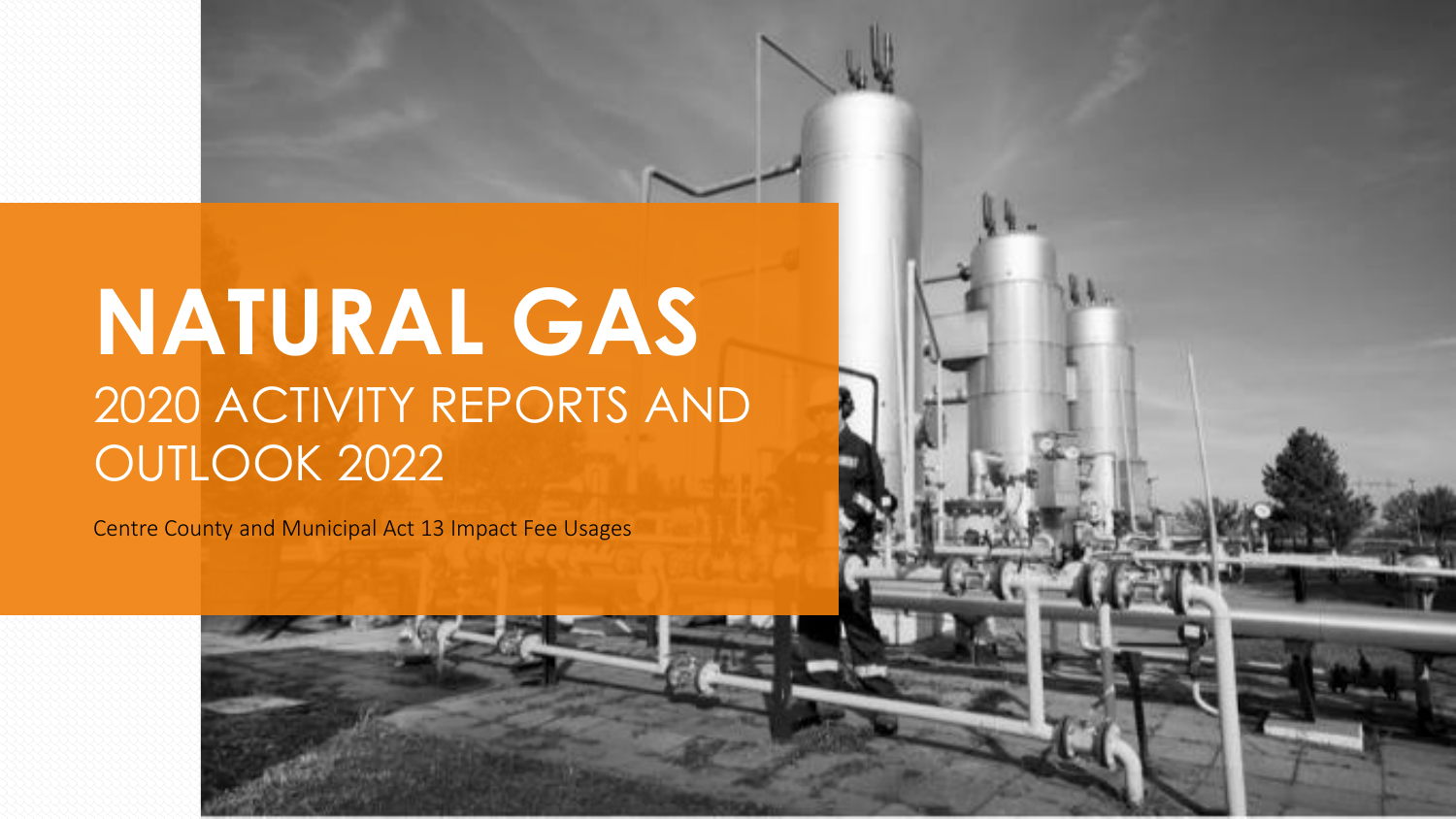### 2020 Act 13 Unconventional Gas Well Impact Fees distributed to Centre County and Municipalities (host municipalities names are bolded text)

| Centre<br>County                     | \$153,597.93 | Gregg<br>Township         | \$611.60   | <b>Miles</b><br>Township       | \$262.07   | Snow Shoe<br><b>Borough</b>            | \$1,017.97  |
|--------------------------------------|--------------|---------------------------|------------|--------------------------------|------------|----------------------------------------|-------------|
| <b>Bellefonte</b><br><b>Borough</b>  | \$673.21     | <b>Haines</b><br>Township | \$411.01   | Milesburg<br>Borough           | \$152.79   | <b>Snow Shoe</b><br>Township           | \$38,835.58 |
| <b>Benner</b><br>Township            | \$1,035.26   | Halfmoon<br>Township      | \$452.89   | Millheim<br><b>Borough</b>     | \$130.26   | Spring<br>Township                     | \$1,083.67  |
| <b>Boggs</b><br>Township             | \$4,693.08   | <b>Harris</b><br>Township | \$818.22   | Patton<br>Township             | \$1,821.95 | <b>State College</b><br><b>Borough</b> | \$3,460.21  |
| <b>Burnside</b><br>Township          | \$23,360.87  | Howard<br><b>Borough</b>  | \$92.35    | Penn<br>Township               | \$259.63   | Taylor<br>Township                     | \$336.23    |
| <b>Centre Hall</b><br><b>Borough</b> | \$152.34     | Howard<br>Township        | \$1,936.44 | Philipsburg<br>Borough         | \$334.67   | Union<br>Township                      | \$2,450.18  |
| College<br>Township                  | \$1,280.91   | <b>Huston</b><br>Township | \$261.78   | Port Matilda<br><b>Borough</b> | \$82.82    | Unionville<br><b>Borough</b>           | \$51.62     |
| Curtin<br>Township                   | \$4,330.67   | Liberty<br>Township       | \$3,194.83 | Potter<br>Township             | \$891.41   | Walker<br>Township                     | \$730.03    |
| Ferguson<br>Township                 | \$2,376.73   | <b>Marion</b><br>Township | \$175.70   | Rush<br>Township               | \$5,883.45 | Worth<br>Township                      | \$270.45    |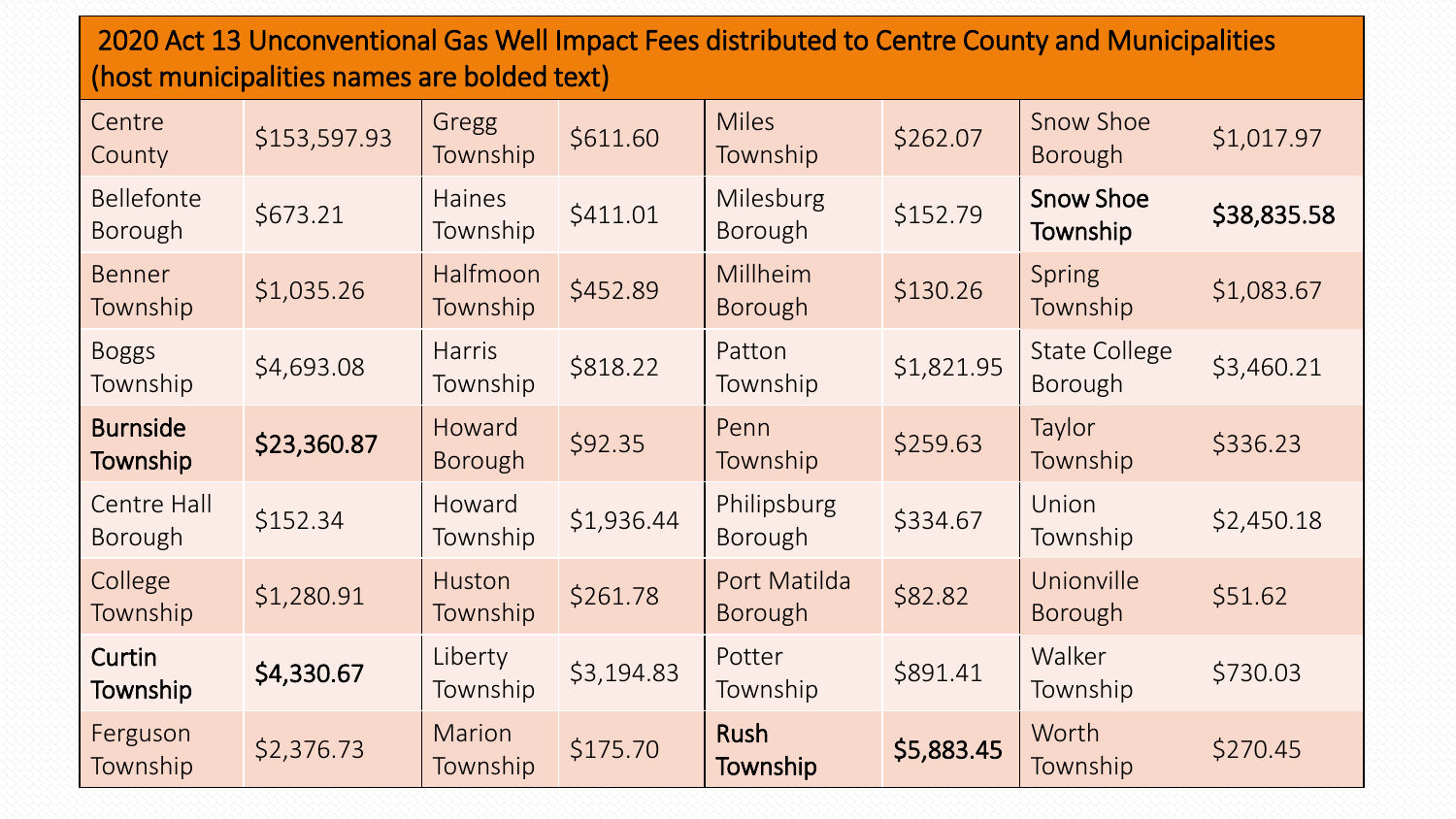## **Pennsylvania's Act 13 Impact Fee Distribution**

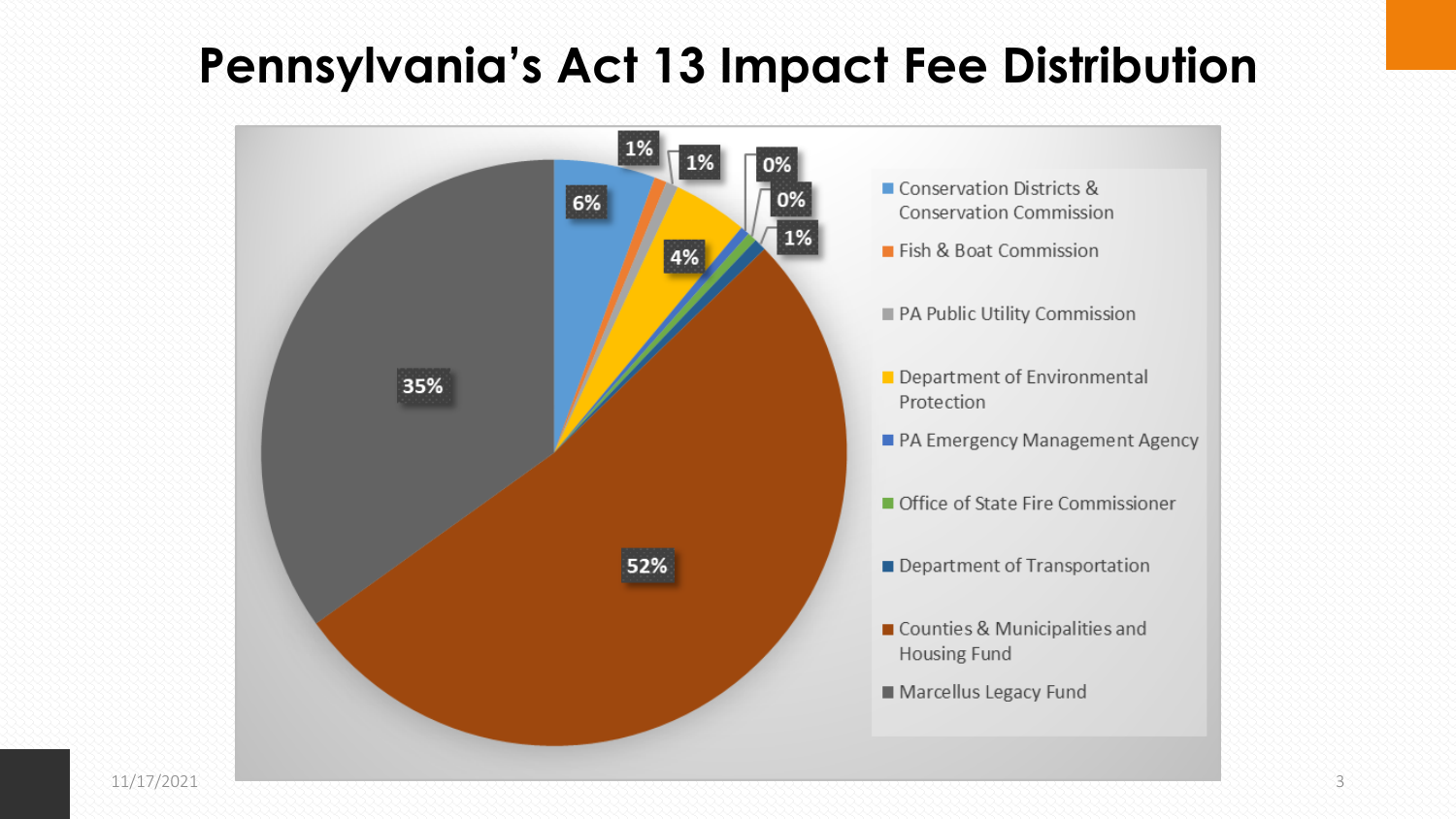## **CENTRE** COUNTY

### ELIGIBILITY CALCULATION UNDER SECTIONS OF ACT 13

distributions to Centre County have steadily decreased in the last four (4) years as the amount of natural gas produced continues to decline over the wells' lifespans. It should be noted, though, the 2018 spike reflects additional monies distributed as a result of a State Supreme Court Case ruling.



Section 2315(a.1)(5): County rehabilitation of greenways, etc.



Section 2314(d)(1): Counties with spud unconventional wells, total 24 spud wells



County's Act 13 Distribution between 2017 and 2020 Act 13 Unconventional Gas Well Impact Fee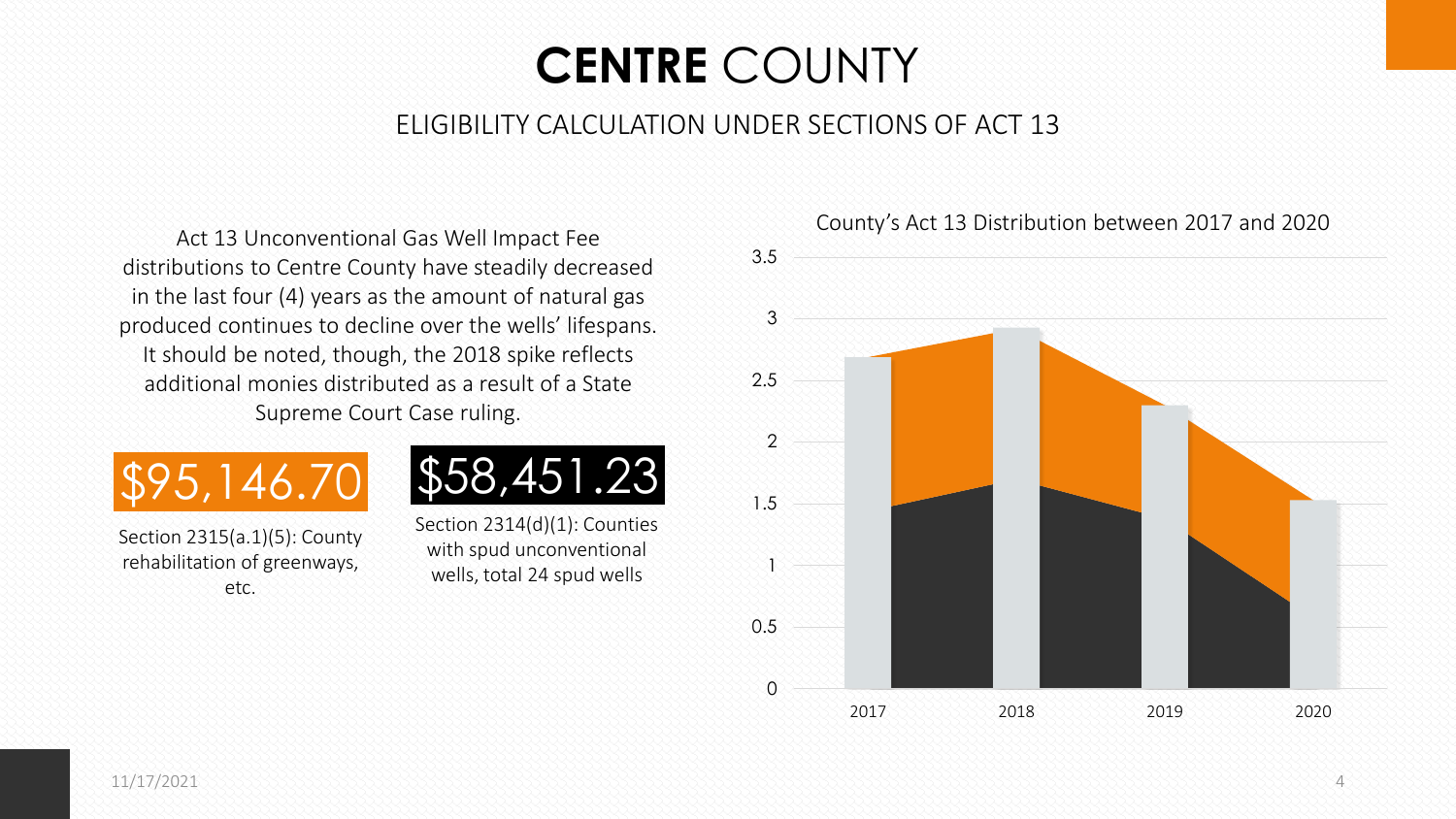## **HOST MUNICIPALITIES**

Three-year snapshot of Act 13 Impact Fee Distributions

|                          | 2018        | 2019        | 2020        | <b>TOTALS</b> |
|--------------------------|-------------|-------------|-------------|---------------|
| <b>Burnside Township</b> | \$48,716.66 | \$39,267.33 | \$23,360.87 | \$111,344.86  |
| <b>Curtin Township</b>   | \$8,407.99  | \$6,683.60  | \$4,330.67  | \$19,422.26   |
| <b>Rush Township</b>     | \$11,584.92 | \$9,311.17  | \$5,883.45  | \$26,779.54   |
| Snow Shoe Township       | \$75,103.84 | \$59,137.43 | \$38,835.58 | \$173,076.85  |

Snow Shoe Township's Act 13 Impact Fee Distributions remain the highest over the last 3 year period, as well as by the total 3-year sum. Overall, however, as natural gas production per well decreases over a well's lifespan the distribution fees are also decreasing.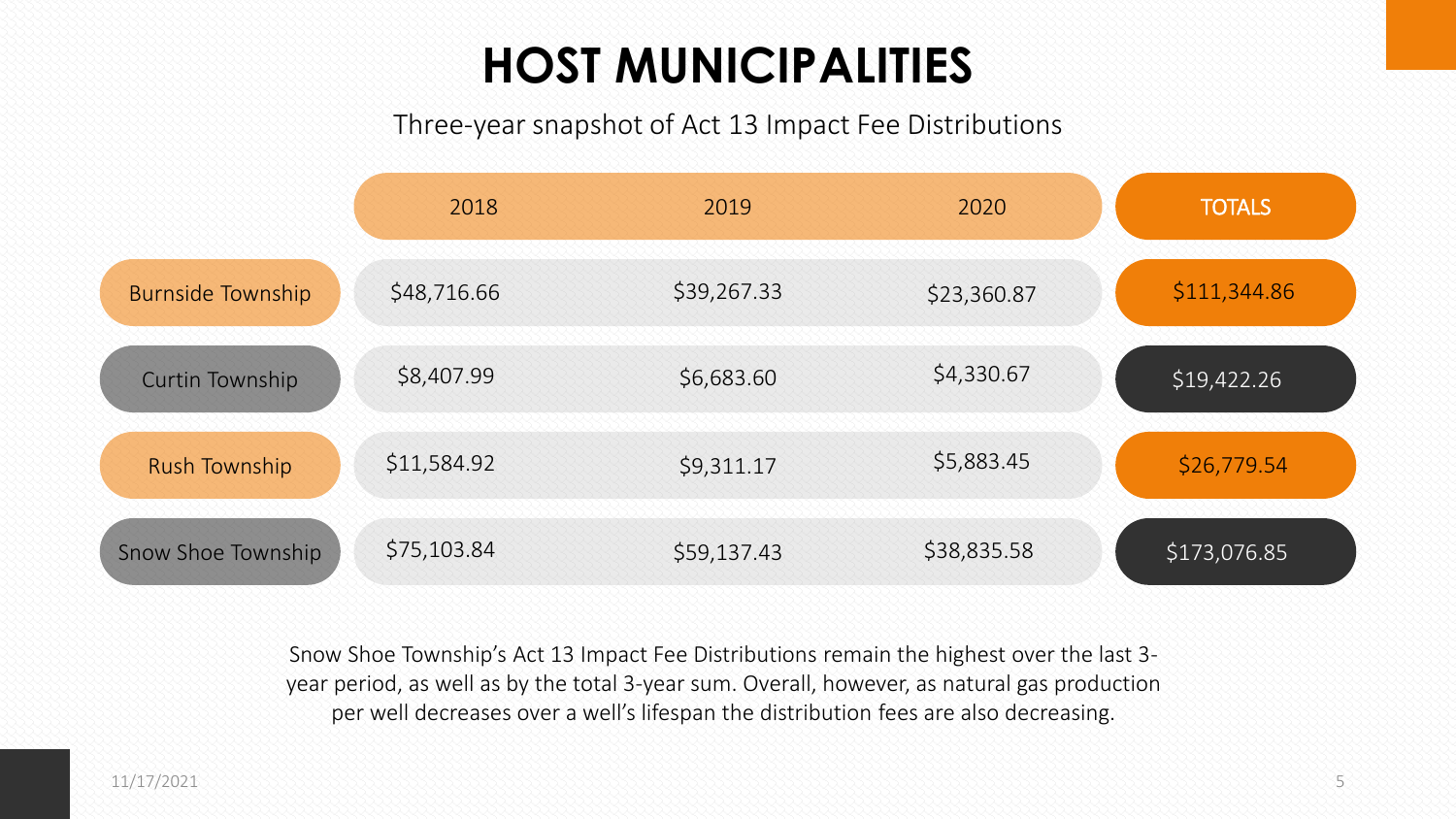### **MAJOR NATURAL GAS EXTRACTION COMPANIES**

IN CENTRE COUNTY

#### Range Resources

With only 5 unconventional wells in Centre County, the company paid out more than \$17 million across the commonwealth in impact fees.

#### BKV Operators

With a very small presence in Centre County (only 1 unconventional well), the company paid almost \$2 million across the commonwealth in impact fees.



Alta Ard

The company has 27 unconventional wells acquired through a series of company acquisitions. The company paid \$5.1 million in impact fees across Pennsylvania.

#### Exco Resources

The company has 24 unconventional wells in the county. The company paid just over \$1.1 million in impact fees across Pennsylvania.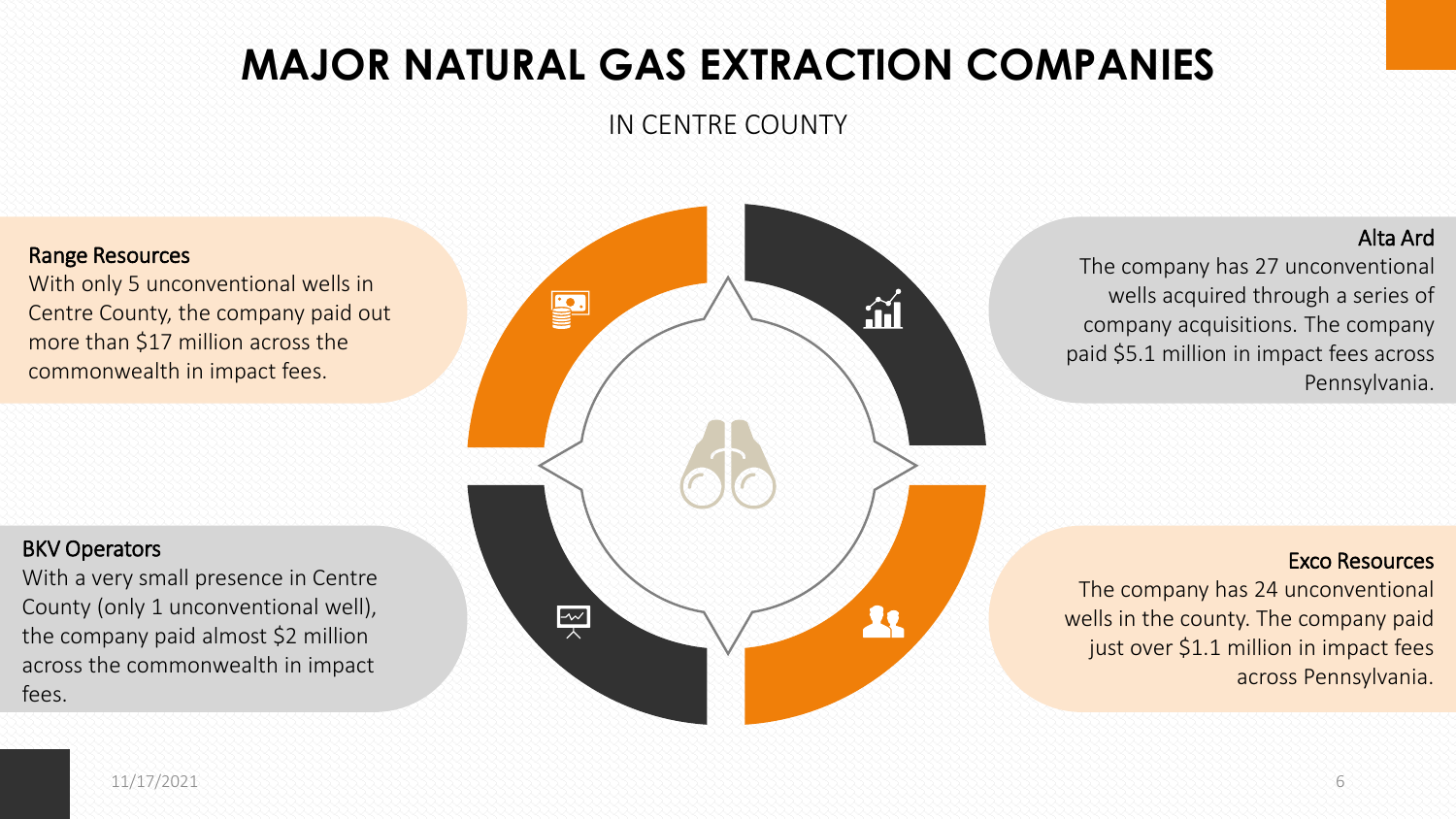### **2020 NATURAL GAS CONSUMPTION BY SECTOR IN THE UNITED STATES**





11/17/2021 7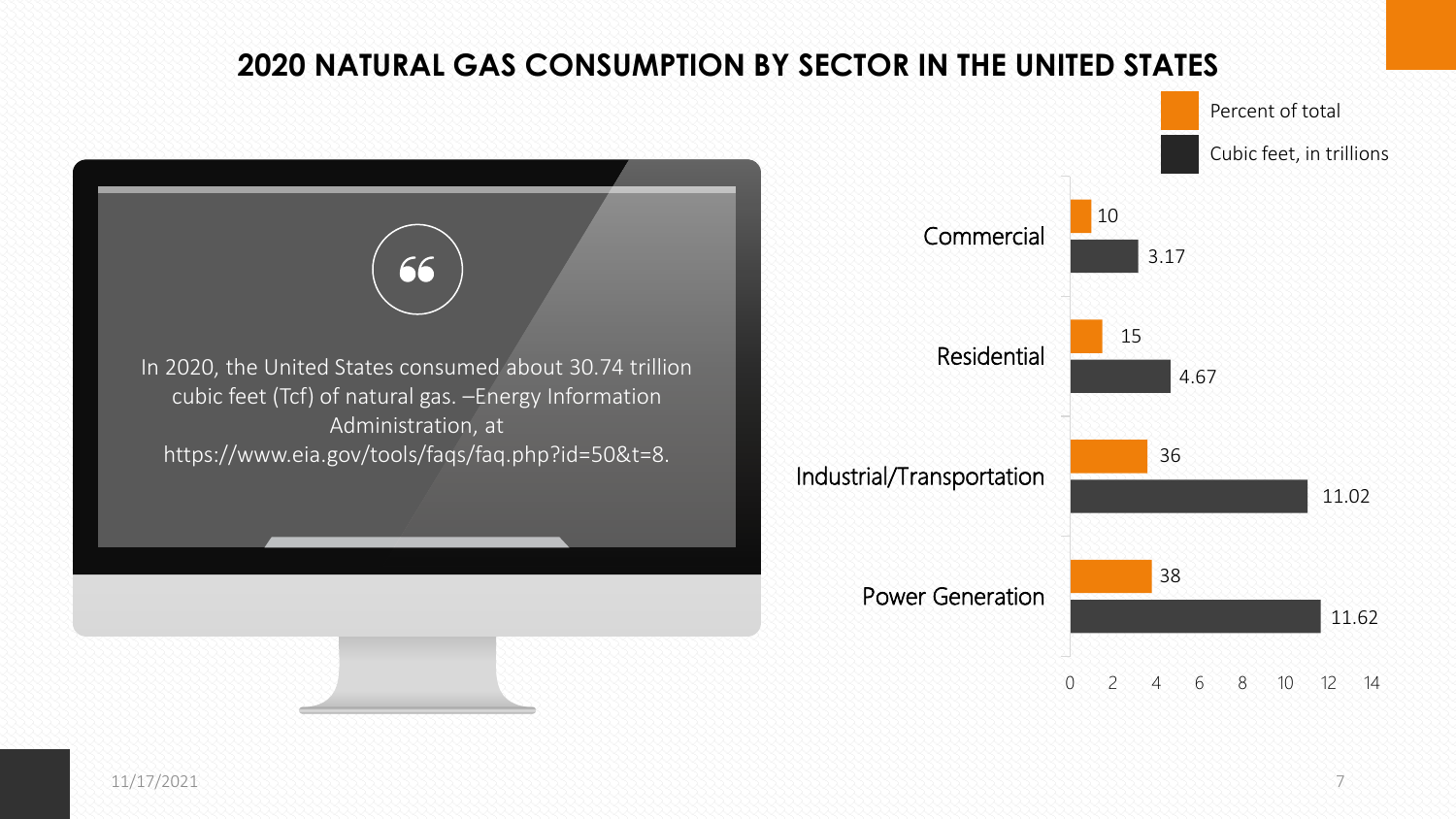### **AVERAGE ANNUAL NATURAL GAS PRICES ON THE HENRY HUB (\$/million Btu's)**





2014 marked an annual average of \$4.37 per million Btu's (British thermal units) for natural gas on the Henry Hub Index.



2018 marked a price uptick to \$3.15 per Mbtu's which reflected colder than predicted temperatures and increased consumption.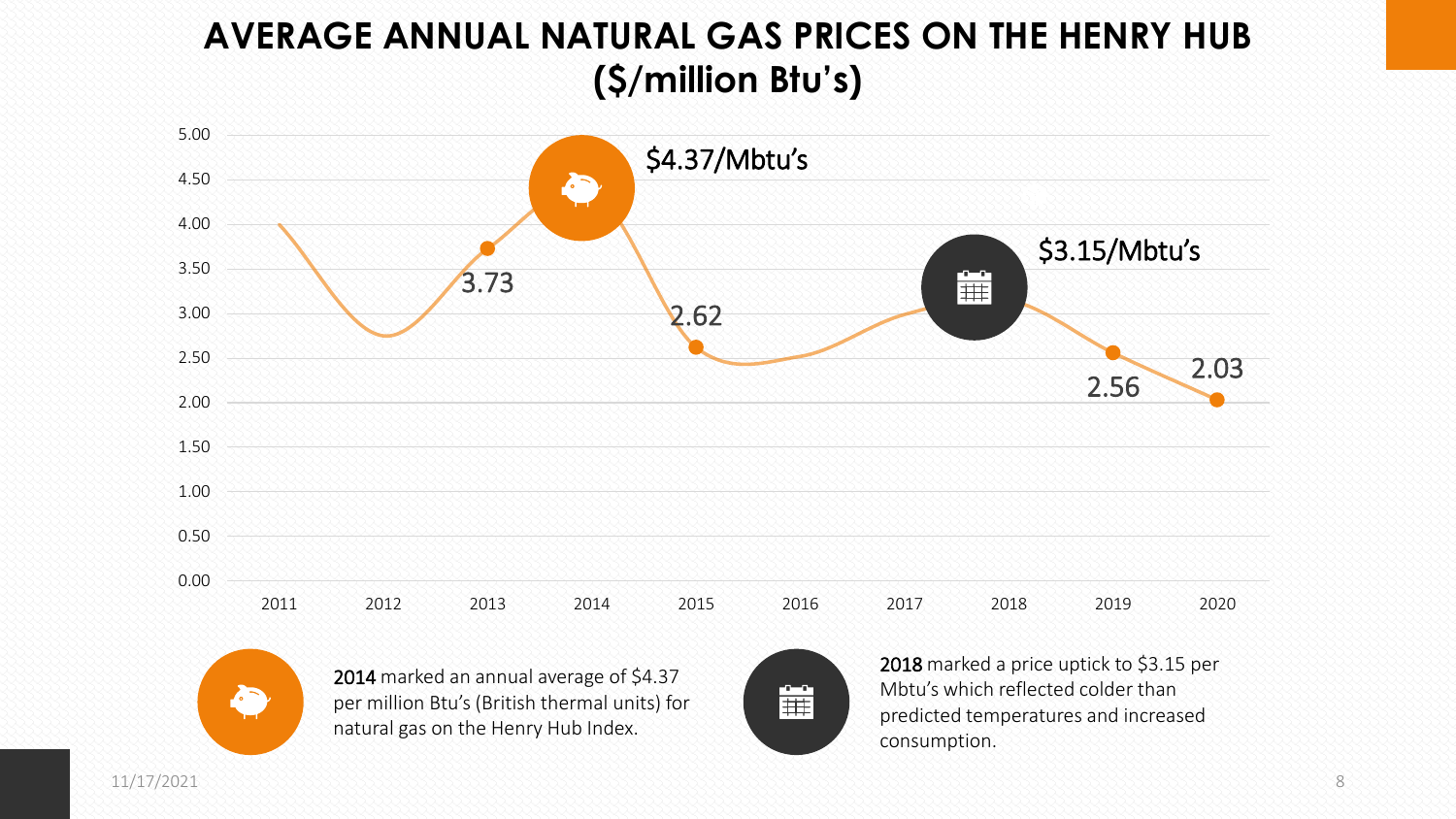## **2022 NATURAL GAS OUTLOOK**



Withdrawals from the lower 48 states gas reserves expected to reach 5-year annual averages.

Continued rising U.S. liquid natural gas exports and relatively flat production.



88

far

Continued natural gas export growth to Mexico by pipeline infrastructure.



Short-term average prices reaching over \$5.00/Mbtu.